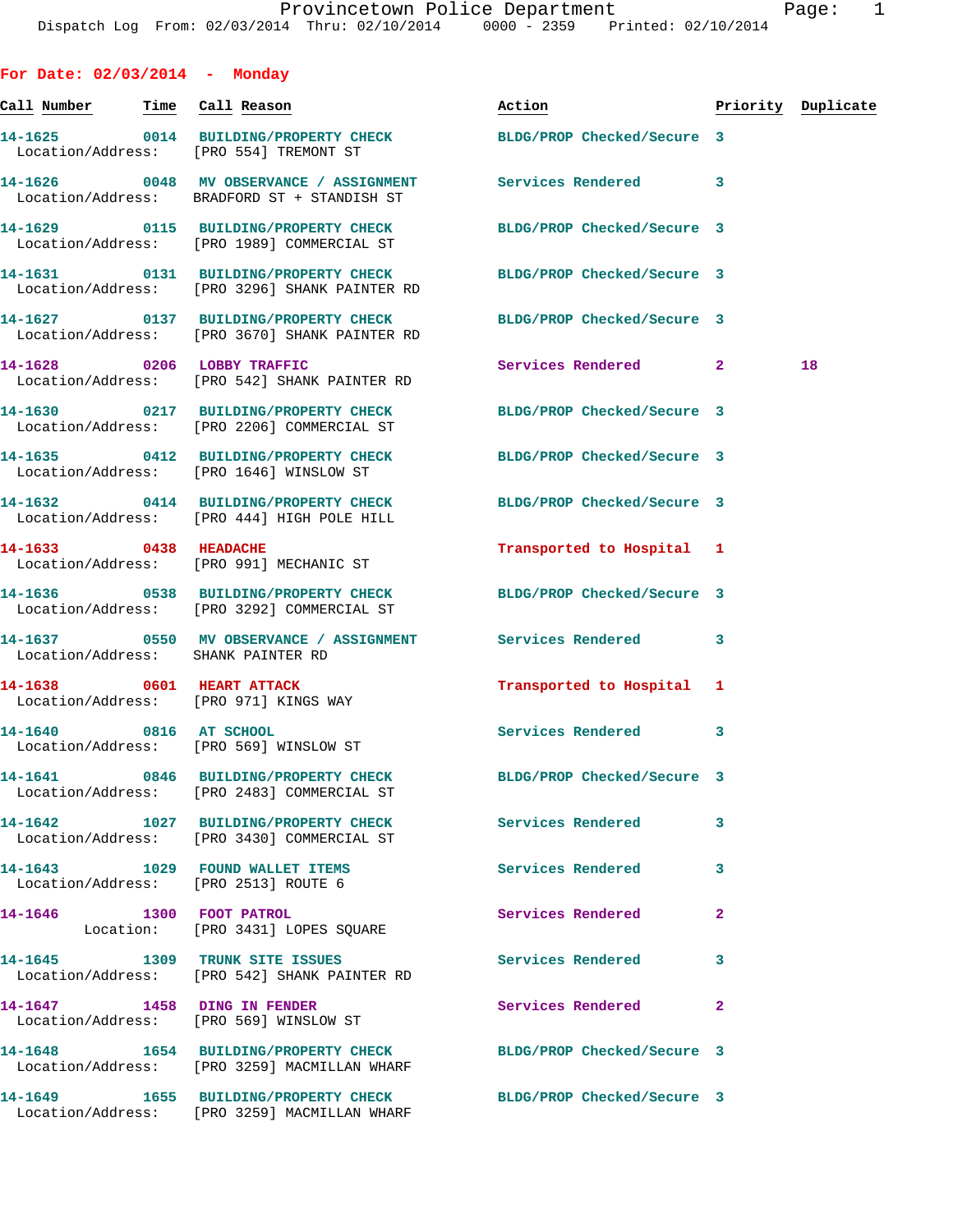Dispatch Log From: 02/03/2014 Thru: 02/10/2014 0000 - 2359 Printed: 02/10/2014 **14-1650 1806 911/MISDIAL False Alarm 1**  Location/Address: [PRO 3222] ALDEN ST **14-1651 1835 BUILDING/PROPERTY CHECK BLDG/PROP Checked/Secure 3**  Location/Address: [PRO 433] RYDER ST EXT **14-1652 1914 MEDICAL EMERGENCY Transported to Hospital 1**  Location/Address: [PRO 3222] ALDEN ST **14-1654 2035 BUILDING/PROPERTY CHECK BLDG/PROP Checked/Secure 3**  Location/Address: [PRO 306] COMMERCIAL ST **14-1655 2050 BUILDING/PROPERTY CHECK BLDG/PROP Checked/Secure 3**  Location/Address: [PRO 2206] COMMERCIAL ST **14-1656 2142 BUILDING/PROPERTY CHECK BLDG/PROP Checked/Secure 3**  Location/Address: [PRO 3004] BRADFORD ST **14-1660 2314 BUILDING/PROPERTY CHECK BLDG/PROP Checked/Secure 3**  Location/Address: [PRO 3430] COMMERCIAL ST **14-1657 2315 MEDICAL EMERGENCY Transported to Hospital 1**  Location/Address: [PRO 3670] SHANK PAINTER RD **For Date: 02/04/2014 - Tuesday 14-1659 0006 BUILDING/PROPERTY CHECK BLDG/PROP Checked/Secure 3**  Location/Address: [PRO 488] MAYFLOWER AVE **14-1661 0033 MV OBSERVANCE / ASSIGNMENT Services Rendered 3**  Location/Address: [PRO 3231] BRADFORD ST **14-1662 0126 BUILDING/PROPERTY CHECK BLDG/PROP Checked/Secure 3**  Location/Address: [PRO 16] MAYFLOWER AVE **14-1663 0144 BUILDING/PROPERTY CHECK Services Rendered 3**  Location/Address: [PRO 75] CAPTAIN BERTIE RD **14-1664 0151 B & E BURGLARY Unfounded 2**  Location/Address: [PRO 936] FRANKLIN ST **14-1665 0215 SERVICE CALL Services Rendered 3**  Location/Address: [PRO 542] SHANK PAINTER RD **14-1666 0222 BUILDING/PROPERTY CHECK BLDG/PROP Checked/Secure 3**  Location/Address: [PRO 379] COMMERCIAL ST **14-1669 0312 BUILDING/PROPERTY CHECK BLDG/PROP Checked/Secure 3**  Location/Address: [PRO 3296] SHANK PAINTER RD **14-1667 0314 LOBBY TRAFFIC Services Rendered 2 23**  Location/Address: [PRO 542] SHANK PAINTER RD **14-1668 0315 BUILDING/PROPERTY CHECK BLDG/PROP Checked/Secure 3**  Location/Address: [PRO 1778] SHANK PAINTER RD **14-1670 0444 BUILDING/PROPERTY CHECK Services Rendered 3**  Location/Address: [PRO 3317] CEMETERY RD **14-1671 0447 BUILDING/PROPERTY CHECK Services Rendered 3**  Location/Address: [PRO 3318] CEMETERY RD **14-1672 0511 TSA CONDUCTING TEST Services Rendered 3**  Location/Address: [PRO 516] RACE POINT RD **14-1673 0536 BUILDING/PROPERTY CHECK Services Rendered 3**  Location/Address: [PRO 564] BAYBERRY AVE **14-1674 0612 BUILDING/PROPERTY CHECK BLDG/PROP Checked/Secure 3**  Location/Address: [PRO 1638] COMMERCIAL ST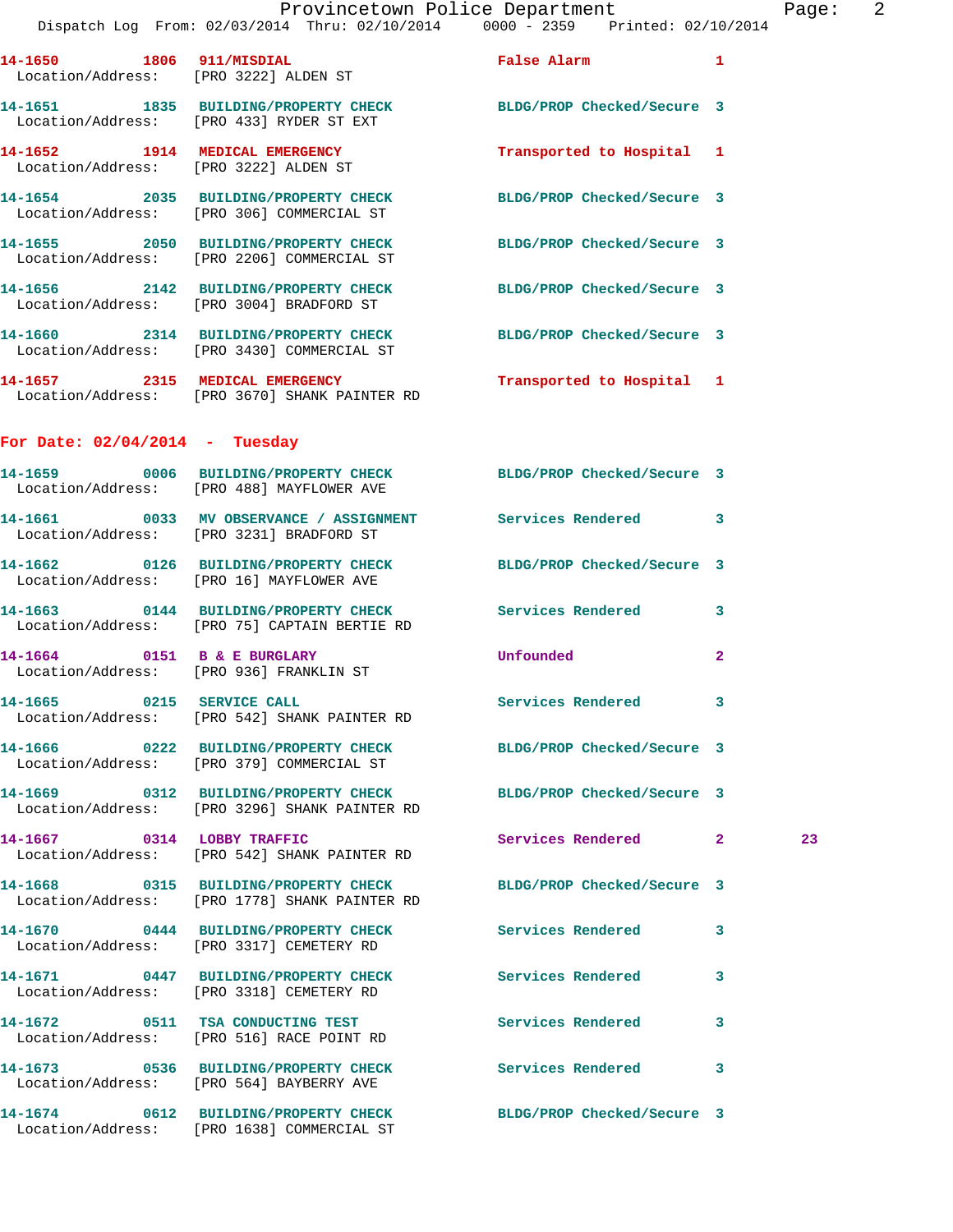|                                       | 14-1675 0643 BUILDING/PROPERTY CHECK<br>Location/Address: [PRO 3259] MACMILLAN WHARF  | BLDG/PROP Checked/Secure 3 |                |
|---------------------------------------|---------------------------------------------------------------------------------------|----------------------------|----------------|
| 14-1676 0807 VANDALISM                | Location/Address: [PRO 2474] BRADFORD ST                                              | Services Rendered          | 3              |
| 14-1677 0821 AT SCHOOL                | Location/Address: [PRO 569] WINSLOW ST                                                | Services Rendered          | 3              |
| Location/Address: [PRO 2521] ROUTE 6  | 14-1680 6830 MV OBSERVANCE / ASSIGNMENT Services Rendered                             |                            | 3              |
|                                       | 14-1678 0853 BUILDING/PROPERTY CHECK<br>Location/Address: [PRO 106] COMMERCIAL ST     | Services Rendered          | 3              |
| Location/Address: [PRO 3287] ROUTE 6  | 14-1679 0901 BUILDING/PROPERTY CHECK                                                  | BLDG/PROP Checked/Secure 3 |                |
|                                       | 14-1685 0949 BUILDING/PROPERTY CHECK<br>Location/Address: [PRO 564] BAYBERRY AVE      | BLDG/PROP Checked/Secure 3 |                |
|                                       | 14-1681 0952 BUILDING/PROPERTY CHECK<br>Location/Address: [PRO 3318] CEMETERY RD      | BLDG/PROP Checked/Secure 3 |                |
| 14-1682 0953 PET PANTRY               | Location/Address: [PRO 3296] SHANK PAINTER RD                                         | Services Rendered          | 3              |
|                                       | 14-1683 1031 MV OBSERVANCE / ASSIGNMENT<br>Location/Address: [PRO 106] COMMERCIAL ST  | Services Rendered 3        |                |
| Location/Address: [PRO 571] ALDEN ST  | 14-1684 1041 BUILDING/PROPERTY CHECK                                                  | BLDG/PROP Checked/Secure 3 |                |
| 14-1686 1114 AT SCHOOL                | Location/Address: [PRO 569] WINSLOW ST                                                | Services Rendered          | 3              |
|                                       | 14-1687 1129 LANDLORD/TENANT<br>Location/Address: [PRO 664] COMMERCIAL ST             | SPOKEN TO                  | $\overline{a}$ |
| 14-1688 1142 LOST DOG/LOCATED         | Location/Address: [PRO 2490] PROVINCELANDS RD                                         | Taken/Referred to Other    | 2              |
|                                       | 14-1689 1210 MV OBSERVANCE / ASSIGNMENT<br>Location/Address: COMMERCIAL ST + SNAIL RD | Services Rendered 3        |                |
|                                       | 14-1691 1330 PARK, WALK & TALK<br>Location/Address: [PRO 105] COMMERCIAL ST           | <b>Services Rendered</b>   | $\mathbf{2}$   |
| 14-1690 1333 FOLLOW-UP                | Location/Address: [PRO 591] SHANK PAINTER RD                                          | FOLLOW UP                  | $\mathbf{2}$   |
| 14-1692 1457 911/ABANDONED            | Location/Address: [PRO 519] RACE POINT RD                                             | Services Rendered          | $\mathbf{1}$   |
|                                       | 14-1693 1522 PARK, WALK & TALK<br>Location/Address: [PRO 105] COMMERCIAL ST           | Services Rendered          | $\mathbf{2}$   |
| Location/Address: [PRO 3287] ROUTE 6  | 14-1694 1634 MV OBSERVANCE / ASSIGNMENT No Action Required                            |                            | 3              |
| Location/Address: [PRO 2539] RYDER ST | 14-1695 1640 BUILDING/PROPERTY CHECK                                                  | BLDG/PROP Checked/Secure 3 |                |
| 14-1696 1700 HAZARDS                  | Location/Address: ROUTE 6 + SHANK PAINTER RD                                          | Services Rendered 2        |                |
|                                       | 14-1697 1732 BUILDING/PROPERTY CHECK<br>Location/Address: [PRO 3259] MACMILLAN WHARF  | BLDG/PROP Checked/Secure 3 |                |
|                                       | 14-1698 1737 BUILDING/PROPERTY CHECK                                                  | BLDG/PROP Checked/Secure 3 |                |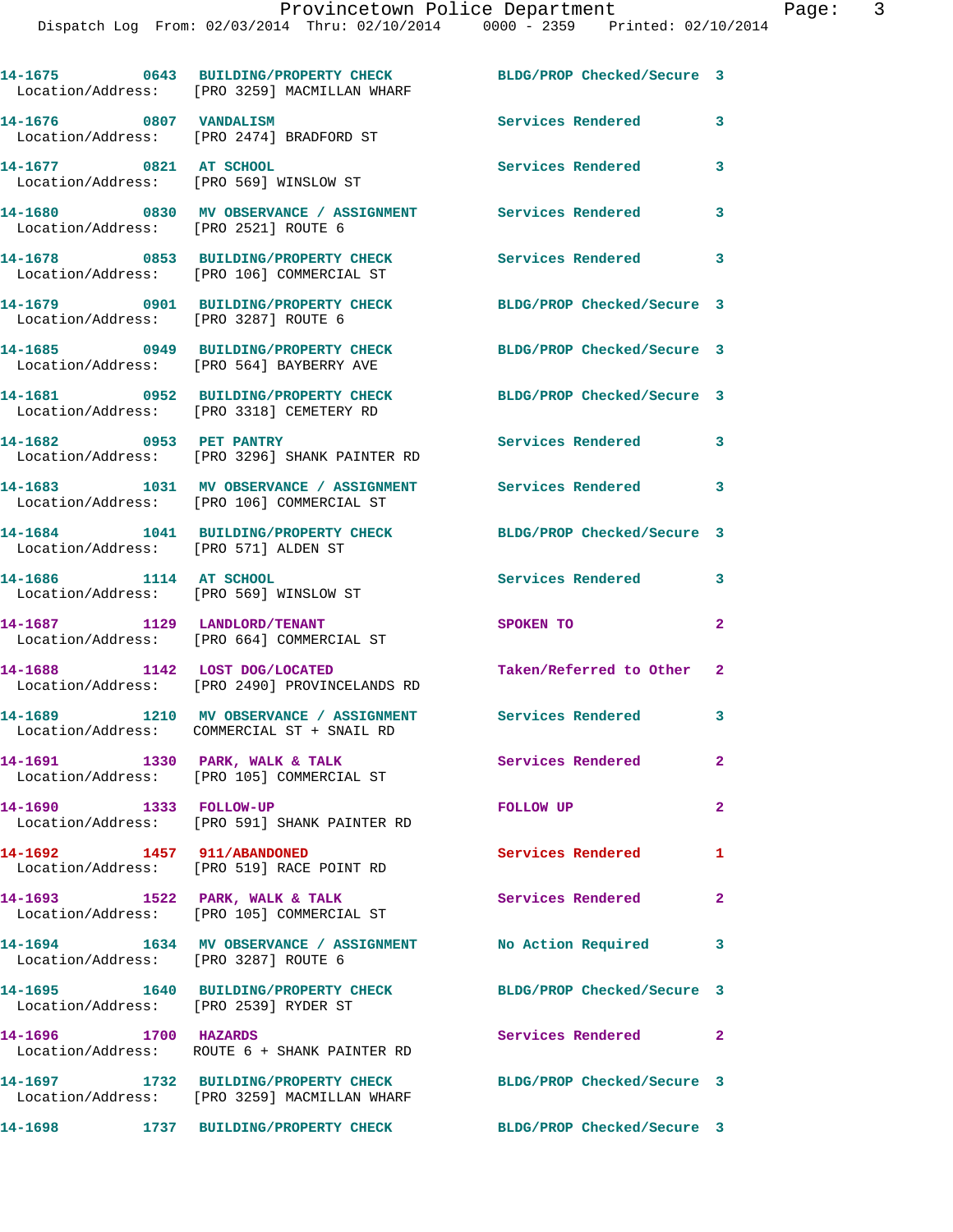|                                    |                                                                                                                | Provincetown Police Department |              | Page:  4 |  |
|------------------------------------|----------------------------------------------------------------------------------------------------------------|--------------------------------|--------------|----------|--|
|                                    | Dispatch Log From: 02/03/2014 Thru: 02/10/2014 0000 - 2359 Printed: 02/10/2014                                 |                                |              |          |  |
|                                    | Location/Address: [PRO 1778] SHANK PAINTER RD                                                                  |                                |              |          |  |
|                                    | 14-1699 1738 PARK, WALK & TALK 1988 Services Rendered 2<br>Location/Address: [PRO 3296] SHANK PAINTER RD       |                                |              |          |  |
| Location/Address: [PRO 2] ALDEN ST | 14-1700 1810 BUILDING/PROPERTY CHECK BLDG/PROP Checked/Secure 3                                                |                                |              |          |  |
|                                    | 14-1701 2019 BUILDING/PROPERTY CHECK BLDG/PROP Checked/Secure 3<br>Location/Address: [PRO 175] COMMERCIAL ST   |                                |              |          |  |
|                                    | 14-1702 2050 BUILDING/PROPERTY CHECK BLDG/PROP Checked/Secure 3<br>Location/Address: [PRO 16] MAYFLOWER AVE    |                                |              |          |  |
|                                    | 14-1703 2141 BARKING DOG<br>Location/Address: [PRO 2577] BRADFORD ST                                           | <b>Unfounded</b>               | $\mathbf{2}$ |          |  |
|                                    | 14-1704 2229 BUILDING/PROPERTY CHECK Services Rendered<br>Location/Address: [PRO 519] RACE POINT RD            |                                | 3            |          |  |
|                                    | 14-1705 2314 BUILDING/PROPERTY CHECK Services Rendered<br>Location/Address: [PRO 338] SHANK PAINTER RD         |                                | 3            |          |  |
|                                    | 14-1706 2340 MV OBSERVANCE / ASSIGNMENT Services Rendered 3<br>Location/Address: BRADFORD ST + HIGH POLE HILL  |                                |              |          |  |
| For Date: $02/05/2014$ - Wednesday |                                                                                                                |                                |              |          |  |
|                                    | 14-1707 0011 BUILDING/PROPERTY CHECK BLDG/PROP Checked/Secure 3<br>Location/Address: [PRO 1989] COMMERCIAL ST  |                                |              |          |  |
|                                    | 14-1709 0041 BUILDING/PROPERTY CHECK BLDG/PROP Checked/Secure 3<br>Location/Address: [PRO 2520] PRINCE ST      |                                |              |          |  |
| 14-1710 0054 LOBBY TRAFFIC         | Location/Address: [PRO 542] SHANK PAINTER RD                                                                   | Services Rendered 2            |              | 8        |  |
|                                    | 14-1711 0116 BUILDING/PROPERTY CHECK Services Rendered<br>Location/Address: [PRO 2206] COMMERCIAL ST           |                                | 3            |          |  |
|                                    | 14-1714 0148 BUILDING/PROPERTY CHECK BLDG/PROP Checked/Secure 3<br>Location/Address: [PRO 488] MAYFLOWER AVE   |                                |              |          |  |
|                                    | 14-1712 0202 BUILDING/PROPERTY CHECK BLDG/PROP Checked/Secure 3<br>Location/Address: [PRO 595] BRADFORD ST     |                                |              |          |  |
|                                    | 14-1713 0304 BUILDING/PROPERTY CHECK BLDG/PROP Checked/Secure 3<br>Location/Address: [PRO 379] COMMERCIAL ST   |                                |              |          |  |
|                                    | 14-1715 0357 BUILDING/PROPERTY CHECK BLDG/PROP Checked/Secure 3<br>Location/Address: [PRO 106] COMMERCIAL ST   |                                |              |          |  |
| Location/Address: [PRO 2] ALDEN ST | 14-1716 0442 BUILDING/PROPERTY CHECK BLDG/PROP Checked/Secure 3                                                |                                |              |          |  |
|                                    | 14-1717 0514 BUILDING/PROPERTY CHECK BLDG/PROP Checked/Secure 3<br>Location/Address: [PRO 447] JEROME SMITH RD |                                |              |          |  |
|                                    | 14-1718 0519 BUILDING/PROPERTY CHECK<br>Location/Address: [PRO 99] COMMERCIAL ST                               | BLDG/PROP Checked/Secure 3     |              |          |  |
|                                    | 14-1719 0532 BUILDING/PROPERTY CHECK<br>Location/Address: [PRO 3430] COMMERCIAL ST                             | BLDG/PROP Checked/Secure 3     |              |          |  |
|                                    | 14-1720 0618 BUILDING/PROPERTY CHECK BLDG/PROP Checked/Secure 3<br>Location/Address: [PRO 16] MAYFLOWER AVE    |                                |              |          |  |
|                                    | 14-1721 0738 PARKING BAN IN EFFECT                                                                             | No Action Required 3           |              |          |  |
|                                    | 14-1722 0745 MV SNOW BAN/TOWS 5 12 Vehicle Towed 2                                                             |                                |              |          |  |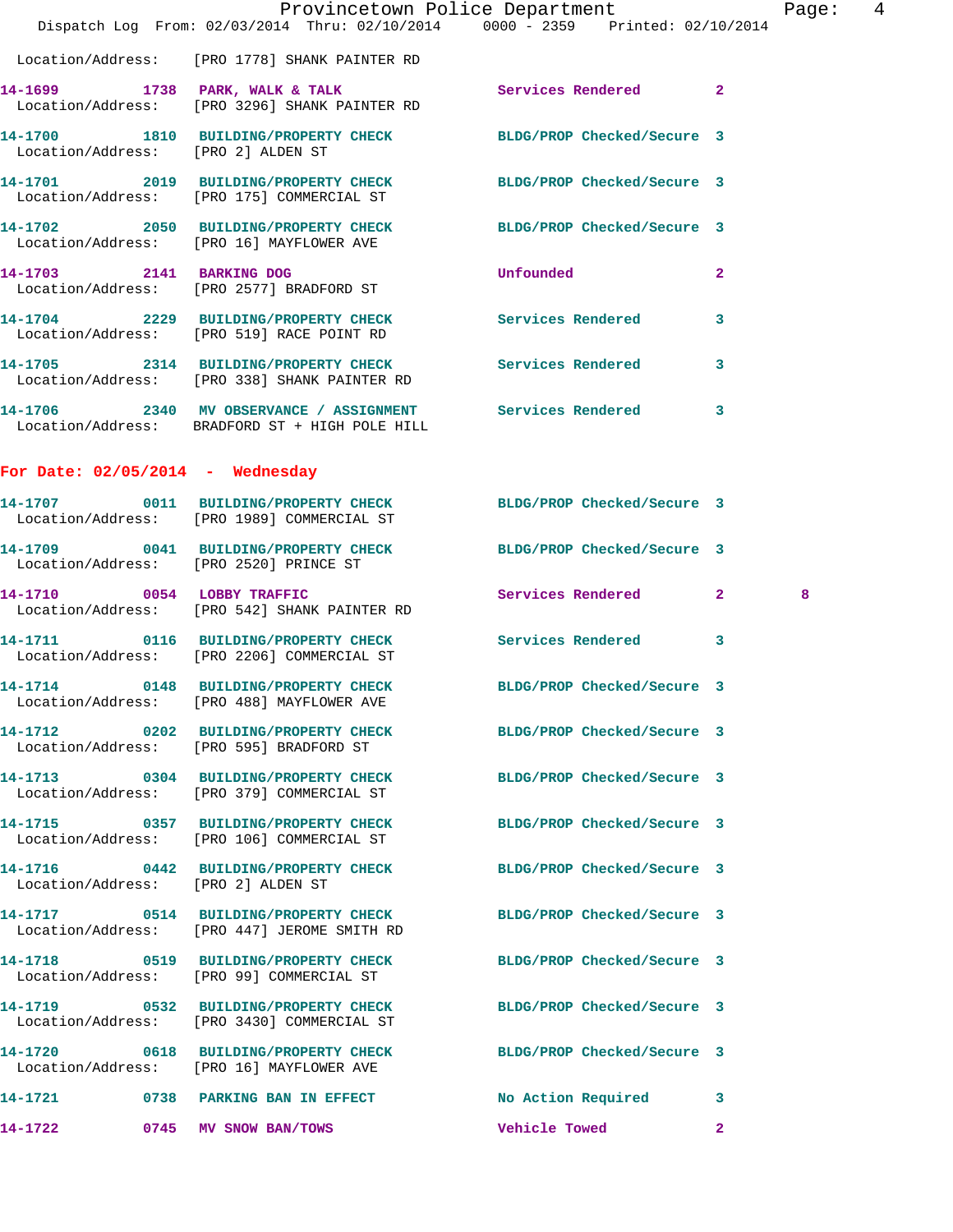|                                   |                                                                                                                 | Provincetown Police Department |              | 5<br>Page: |
|-----------------------------------|-----------------------------------------------------------------------------------------------------------------|--------------------------------|--------------|------------|
|                                   | Dispatch Log From: 02/03/2014 Thru: 02/10/2014 0000 - 2359 Printed: 02/10/2014                                  |                                |              |            |
|                                   | Location/Address: [PRO 3737] BRADFORD ST                                                                        |                                |              |            |
|                                   | 14-1723 0821 COMPLAINT<br>Location/Address: [PRO 539] SHANK PAINTER RD                                          | SPOKEN TO 3                    |              |            |
|                                   | 14-1724 0910 STREET LIGHT OUT<br>Location/Address: [PRO 1395] MECHANIC ST                                       | Taken/Referred to Other 3      |              |            |
|                                   | 14-1725 0951 BUILDING/PROPERTY CHECK BLDG/PROP Checked/Secure 3<br>Location/Address: [PRO 2206] COMMERCIAL ST   |                                |              |            |
|                                   | 14-1726 1000 BUILDING/PROPERTY CHECK Services Rendered 3<br>Location/Address: [PRO 3430] COMMERCIAL ST          |                                |              |            |
|                                   | 14-1728 1226 PARK, WALK & TALK Services Rendered<br>Location/Address: [PRO 488] MAYFLOWER AVE                   |                                | $\mathbf{2}$ |            |
|                                   | 14-1729 1226 BUILDING/PROPERTY CHECK Services Rendered 3<br>Location/Address: [PRO 2206] COMMERCIAL ST          |                                |              |            |
|                                   | 14-1730 1254 BUILDING/PROPERTY CHECK BLDG/PROP Checked/Secure 3<br>Location/Address: [PRO 571] ALDEN ST         |                                |              |            |
|                                   | 14-1731 1405 BUILDING/PROPERTY CHECK BLDG/PROP Checked/Secure 3<br>Location/Address: [PRO 3317] CEMETERY RD     |                                |              |            |
|                                   | 14-1732 1615 BUILDING/PROPERTY CHECK BLDG/PROP Checked/Secure 3<br>Location/Address: [PRO 105] COMMERCIAL ST    |                                |              |            |
|                                   | 14-1733 1639 BUILDING/PROPERTY CHECK BLDG/PROP Checked/Secure 3<br>Location/Address: [PRO 3259] MACMILLAN WHARF |                                |              |            |
|                                   | 14-1734 1704 ASSIST CITIZEN<br>Location/Address: [PRO 85] COMMERCIAL ST                                         | Services Rendered 3            |              |            |
|                                   | 14-1735 1810 BUILDING/PROPERTY CHECK BLDG/PROP Checked/Secure 3<br>Location/Address: [PRO 182] COMMERCIAL ST    |                                |              |            |
|                                   | 14-1736 1816 MV STOP<br>Location/Address: PEARL ST + BRADFORD ST                                                | VERBAL WARNING 3               |              |            |
|                                   | 14-1737 1848 BUILDING/PROPERTY CHECK BLDG/PROP Checked/Secure 3<br>Location/Address: [PRO 75] CAPTAIN BERTIE RD |                                |              |            |
|                                   | 14-1738 2103 BUILDING/PROPERTY CHECK BLDG/PROP Checked/Secure 3<br>Location/Address: [PRO 106] COMMERCIAL ST    |                                |              |            |
|                                   | 14-1739 2111 BUILDING/PROPERTY CHECK BLDG/PROP Checked/Secure 3<br>Location/Address: [PRO 3004] BRADFORD ST     |                                |              |            |
|                                   | 14-1740 2344 BUILDING/PROPERTY CHECK BLDG/PROP Checked/Secure 3<br>Location/Address: [PRO 2898] JEROME SMITH RD |                                |              |            |
| For Date: $02/06/2014$ - Thursday |                                                                                                                 |                                |              |            |
|                                   | 14-1741 0014 BUILDING/PROPERTY CHECK BLDG/PROP Checked/Secure 3<br>Location/Address: [PRO 3259] MACMILLAN WHARF |                                |              |            |
| Location/Address: COMMERCIAL ST   | 14-1742 0019 SUSPICIOUS ACTIVITY                                                                                | Services Rendered              | $\mathbf{2}$ |            |
|                                   | 14-1743 0022 911 GENERAL<br>Location/Address: [PRO 542] SHANK PAINTER RD                                        | Services Rendered              | 1            |            |
| 14-1744 0034 LOBBY TRAFFIC        | Location/Address: [PRO 542] SHANK PAINTER RD                                                                    | Services Rendered 2            | 23           |            |
|                                   | 14-1745 0054 BUILDING/PROPERTY CHECK BLDG/PROP Checked/Secure 3                                                 |                                |              |            |

Location/Address: [PRO 526] RYDER ST EXT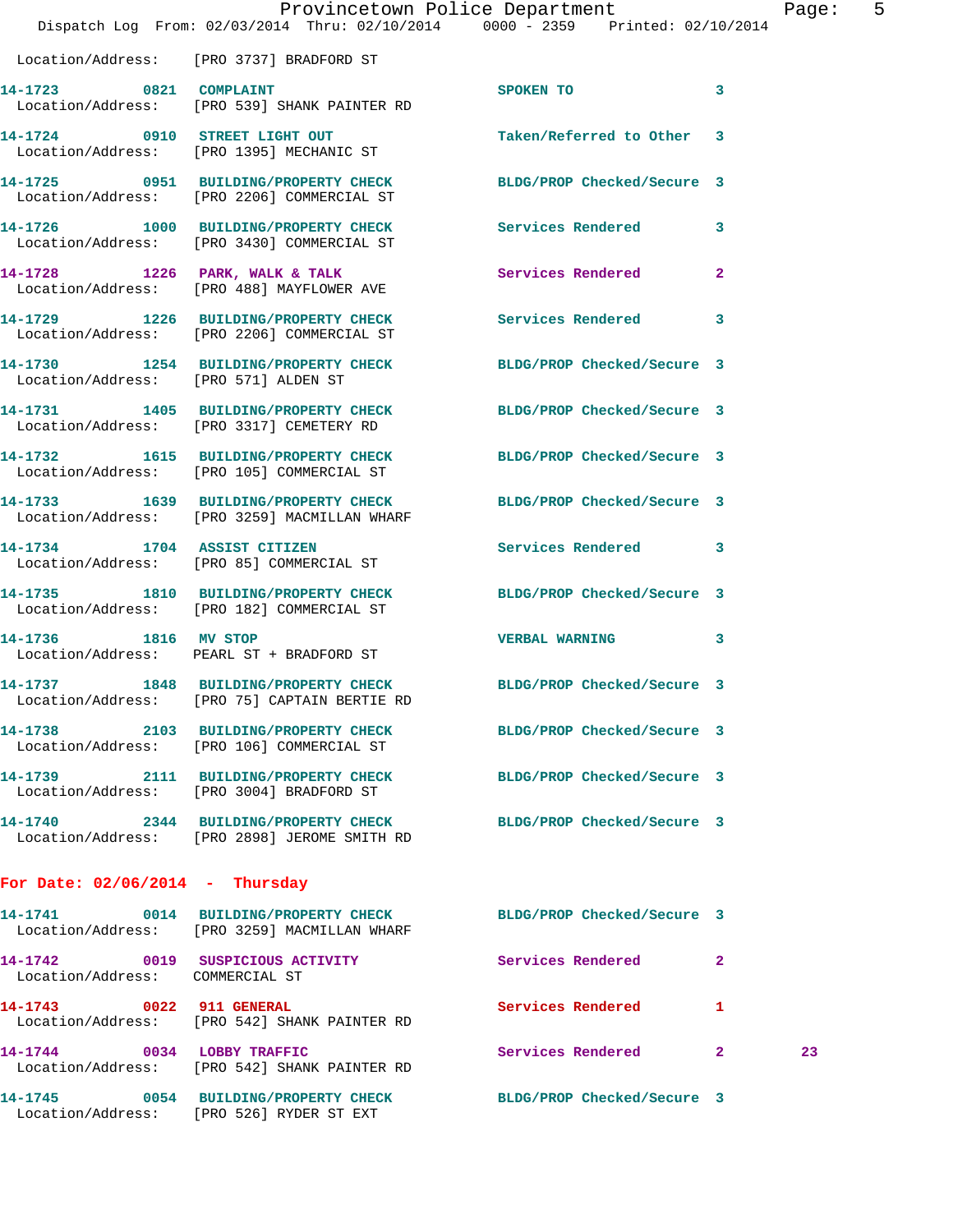**14-1748 0315 BUILDING/PROPERTY CHECK BLDG/PROP Checked/Secure 3**  Location/Address: [PRO 440] HARRY KEMP WAY

Location/Address: [PRO 446] HOWLAND ST

**14-1751 0505 BUILDING/PROPERTY CHECK BLDG/PROP Checked/Secure 3**  Location/Address: [PRO 75] CAPTAIN BERTIE RD

Location/Address: [PRO 3430] COMMERCIAL ST

Location/Address: [PRO 3287] ROUTE 6

Location/Address: [PRO 2494] BRADFORD ST

Location/Address: [PRO 3432] COMMERCIAL ST

**14-1761 1044 MV OBSERVANCE / ASSIGNMENT Services Rendered 3** 

Location/Address: [PRO 571] ALDEN ST

Location/Address: CEMETERY RD + CONWELL ST

**14-1749 0446 BUILDING/PROPERTY CHECK BLDG/PROP Checked/Secure 3**  Location/Address: [PRO 2489] BRADFORD ST

**14-1750 0450 BUILDING/PROPERTY CHECK BLDG/PROP Checked/Secure 3** 

**14-1752 0512 BUILDING/PROPERTY CHECK BLDG/PROP Checked/Secure 3** 

**14-1753 0618 BUILDING/PROPERTY CHECK BLDG/PROP Checked/Secure 3**  Location/Address: [PRO 3670] SHANK PAINTER RD

**14-1754 0735 ESCORT/TRANSPORT BLDG/PROP Checked/Secure 3**  Location/Address: [PRO 530] SHANK PAINTER RD

Location/Address: [PRO 2741] COMMERCIAL ST

Location/Address: [PRO 146] COMMERCIAL ST

Location/Address: [PRO 3318] CEMETERY RD

**14-1760 1026 TRAFFIC CONTROL Services Rendered 3** 

Location/Address: [PRO 106] COMMERCIAL ST

Location/Address: [PRO 3259] MACMILLAN WHARF

Location/Address: [PRO 2500] COMMERCIAL ST

**14-1764 1338 STREET LIGHT Services Rendered 3**  Location/Address: HOBSON AVE + COMMERCIAL ST

Location/Address: [PRO 246] COMMERCIAL ST

**14-1767 1429 VERBAL MARKED LANES VERBAL WARNING 3** 

**14-1769 1601 FOUND HANDICAP PLACARD Services Rendered 3**  Location/Address: [PRO 542] SHANK PAINTER RD

**14-1770 1623 BUILDING/PROPERTY CHECK BLDG/PROP Checked/Secure 3**  Location/Address: [PRO 182] COMMERCIAL ST

**14-1755 0746 BUILDING/PROPERTY CHECK BLDG/PROP Checked/Secure 3** 

**14-1756 0819 HAZARDS Services Rendered 2** 

**14-1757 0849 MV VANDALISM SPOKEN TO 2** 

**14-1758 0936 BUILDING/PROPERTY CHECK BLDG/PROP Checked/Secure 3** 

**14-1759 1003 BUILDING/PROPERTY CHECK BLDG/PROP Checked/Secure 3** 

**14-1762 1207 BUILDING/PROPERTY CHECK BLDG/PROP Checked/Secure 3** 

**14-1763 1238 HUBCAPS STOLEN SPOKEN TO 2** 

**14-1765 1409 DISTURBANCE SPOKEN TO 1** 

**14-1766 1423 BUILDING/PROPERTY CHECK BLDG/PROP Checked/Secure 3**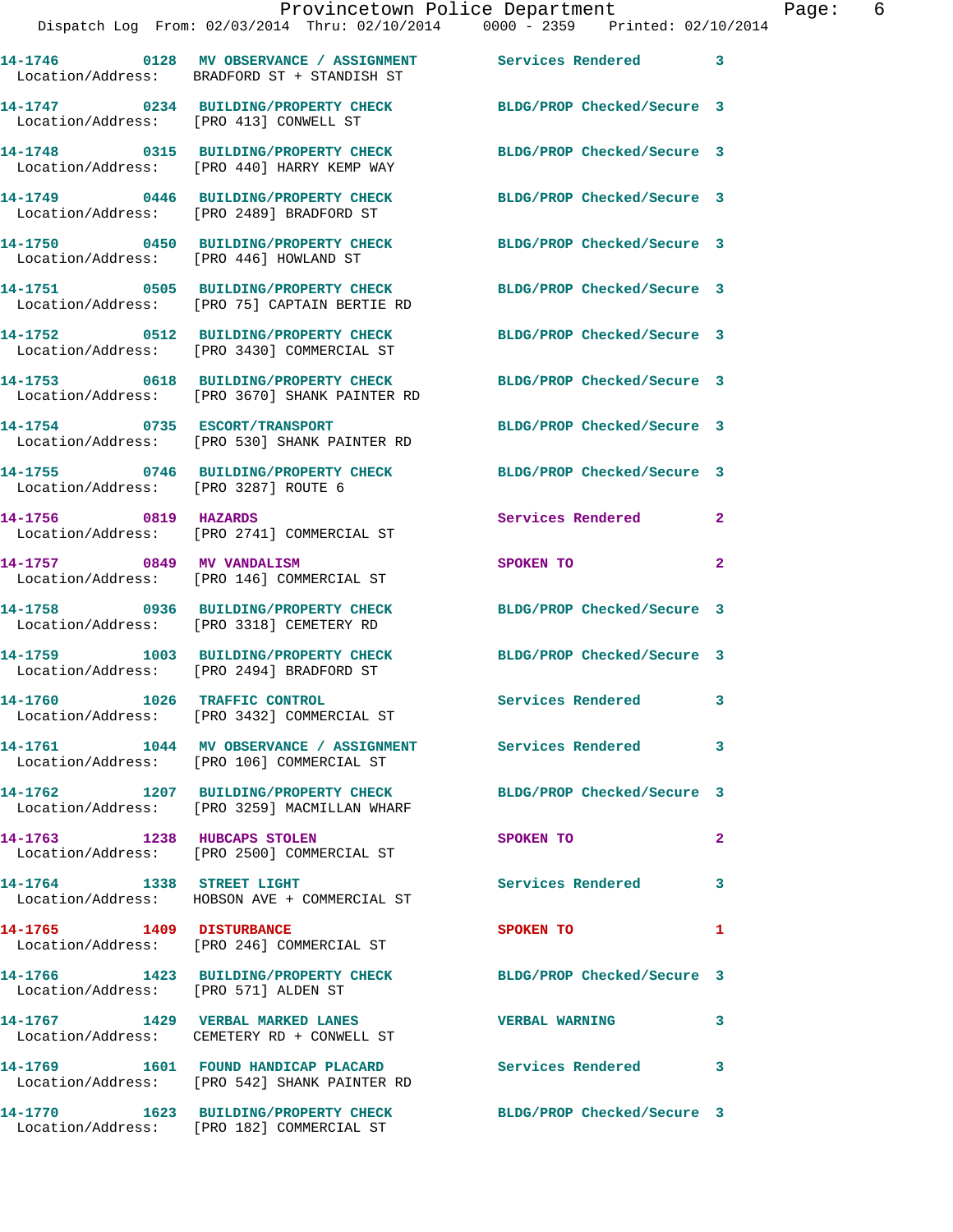|                                        | 14-1771 1633 PARK, WALK & TALK 16 Services Rendered<br>Location/Address: [PRO 221] COMMERCIAL ST                 |                            | $\overline{2}$ |   |
|----------------------------------------|------------------------------------------------------------------------------------------------------------------|----------------------------|----------------|---|
|                                        | 14-1772 1747 BUILDING/PROPERTY CHECK BLDG/PROP Checked/Secure 3<br>Location/Address: [PRO 1638] COMMERCIAL ST    |                            |                |   |
| Location/Address: [PRO 2539] RYDER ST  | 14-1773 1753 BUILDING/PROPERTY CHECK BLDG/PROP Checked/Secure 3                                                  |                            |                |   |
|                                        | 14-1774 1806 PARK, WALK & TALK<br>Location/Address: [PRO 106] COMMERCIAL ST                                      | Services Rendered          | $\mathbf{2}$   |   |
|                                        | 14-1775 1831 MEDICAL EMERGENCY/DOT<br>Location/Address: [PRO 440] HARRY KEMP WAY                                 | Transported to Hospital    | 1              |   |
|                                        | 14-1777 2028 ASSIST CITIZEN<br>Location/Address: [PRO 542] SHANK PAINTER RD                                      | Services Rendered          | 3              |   |
| Location/Address: [PRO 3287] ROUTE 6   | 14-1778 2100 BUILDING/PROPERTY CHECK BLDG/PROP Checked/Secure 3                                                  |                            |                |   |
|                                        | 14-1779 2103 MV HIT & RUN/PROPERTY DAMAGE Services Rendered<br>Location/Address: [PRO 1185] COMMERCIAL ST        |                            | $\overline{2}$ |   |
|                                        | 14-1780 2323 BUILDING/PROPERTY CHECK<br>Location/Address: [PRO 447] JEROME SMITH RD                              | BLDG/PROP Checked/Secure 3 |                |   |
|                                        | 14-1781 2332 BUILDING/PROPERTY CHECK BLDG/PROP Checked/Secure 3<br>Location/Address: [PRO 2500] COMMERCIAL ST    |                            |                |   |
| Location/Address: [PRO 512] PRINCE ST  | 14-1782 2345 BUILDING/PROPERTY CHECK BLDG/PROP Checked/Secure 3                                                  |                            |                |   |
| Location/Address: SHANK PAINTER RD     | 14-1783 2358 MV OBSERVANCE / ASSIGNMENT Services Rendered 3                                                      |                            |                |   |
| For Date: $02/07/2014$ - Friday        |                                                                                                                  |                            |                |   |
| 14-1784 0000 LOBBY TRAFFIC             | Location/Address: [PRO 542] SHANK PAINTER RD                                                                     | Services Rendered          | $2^{\circ}$    | 9 |
| Location/Address: [PRO 37] BRADFORD ST | 14-1785 0010 MV OBSERVANCE / ASSIGNMENT Services Rendered                                                        |                            | 3              |   |
|                                        | 14-1786 0045 BUILDING/PROPERTY CHECK<br>Location/Address: [PRO 1638] COMMERCIAL ST                               | BLDG/PROP Checked/Secure 3 |                |   |
|                                        | 14-1788 0341 BUILDING/PROPERTY CHECK BLDG/PROP Checked/Secure 3<br>Location/Address: [PRO 3296] SHANK PAINTER RD |                            |                |   |
|                                        | 14-1789 0348 BUILDING/PROPERTY CHECK<br>Location/Address: [PRO 338] SHANK PAINTER RD                             | BLDG/PROP Checked/Secure 3 |                |   |
|                                        | 14-1790 0505 BUILDING/PROPERTY CHECK<br>Location/Address: [PRO 526] RYDER ST EXT                                 | BLDG/PROP Checked/Secure 3 |                |   |
|                                        | 14-1791 0517 BUILDING/PROPERTY CHECK BLDG/PROP Checked/Secure 3<br>Location/Address: [PRO 1646] WINSLOW ST       |                            |                |   |
|                                        | $14-1792$ 0540 PARK, WALK & TALK<br>Location/Address: [PRO 516] RACE POINT RD                                    | No Action Required         | $\mathbf{2}$   |   |
| 14-1793 0656 MV ACCIDENT               | Location/Address: SHANK PAINTER RD + JEROME SMITH RD                                                             | Services Rendered          | 1              |   |
| Location/Address: [PRO 571] ALDEN ST   | 14-1794 0805 BUILDING/PROPERTY CHECK BLDG/PROP Checked/Secure 3                                                  |                            |                |   |
| 14-1795 0814 PARK, WALK & TALK         |                                                                                                                  | Services Rendered          | $\mathbf{2}$   |   |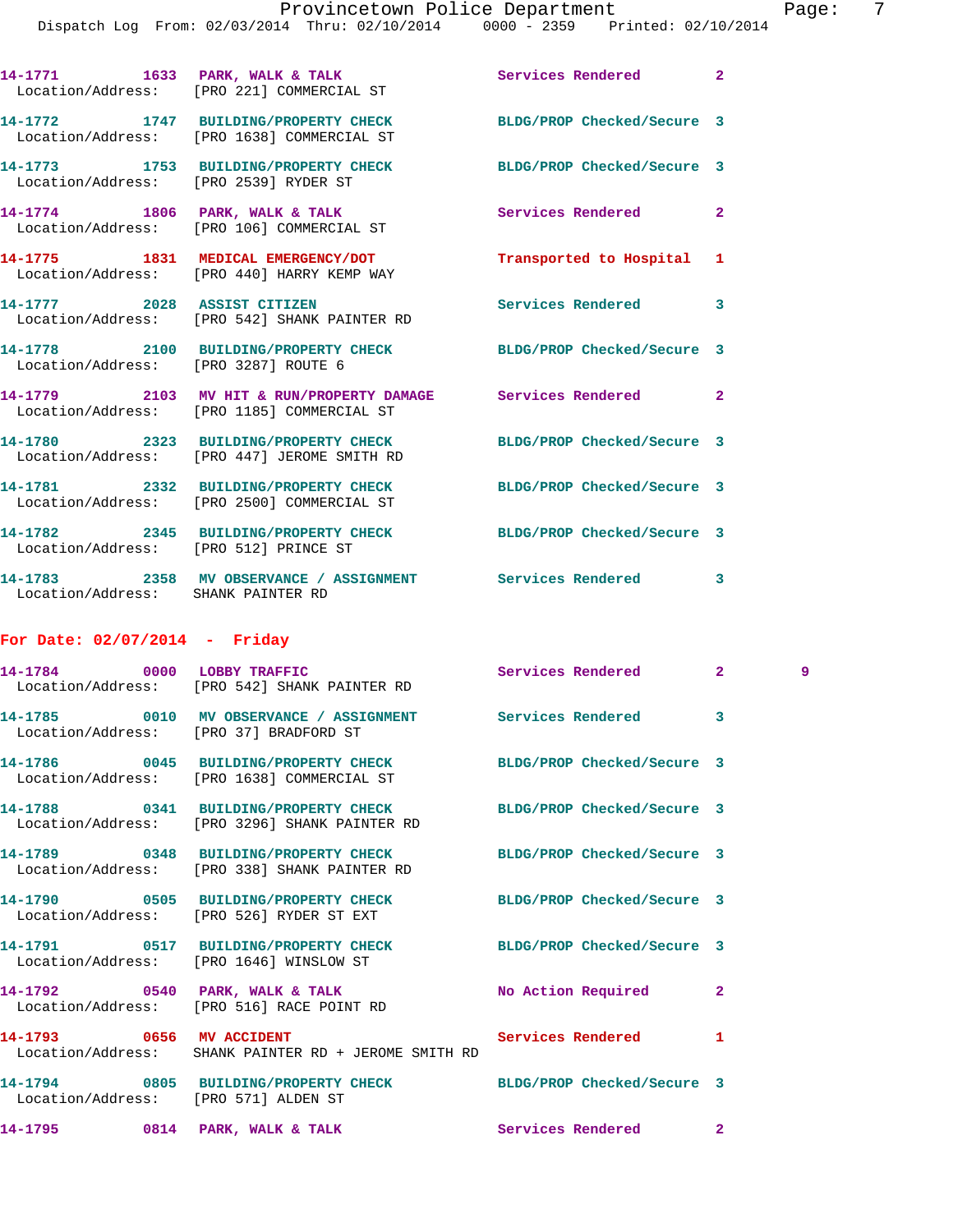|                                                                   | Dispatch Log From: 02/03/2014 Thru: 02/10/2014 0000 - 2359 Printed: 02/10/2014                                   |                                        |              |  |
|-------------------------------------------------------------------|------------------------------------------------------------------------------------------------------------------|----------------------------------------|--------------|--|
|                                                                   | Location/Address: [PRO 569] WINSLOW ST                                                                           |                                        |              |  |
|                                                                   | 14-1796 0824 911 TTY TEST CALL Services Rendered 1<br>Location/Address: [PRO 542] SHANK PAINTER RD               |                                        |              |  |
|                                                                   | 14-1797 0918 FOUND BUMPER WITH PLATE/RETURN Services Rendered 3<br>Location/Address: [PRO 3296] SHANK PAINTER RD |                                        |              |  |
|                                                                   | 14-1798 0927 BUILDING/PROPERTY CHECK BLDG/PROP Checked/Secure 3<br>Location/Address: [PRO 3318] CEMETERY RD      |                                        |              |  |
|                                                                   | 14-1799 0947 BUILDING/PROPERTY CHECK BLDG/PROP Checked/Secure 3<br>Location/Address: [PRO 2543] MACMILLAN WHARF  |                                        |              |  |
|                                                                   | 14-1800 0952 BUILDING/PROPERTY CHECK BLDG/PROP Checked/Secure 3<br>Location/Address: [PRO 2898] JEROME SMITH RD  |                                        |              |  |
| Location/Address: [PRO 3287] ROUTE 6                              | 14-1801 0957 BUILDING/PROPERTY CHECK BLDG/PROP Checked/Secure 3                                                  |                                        |              |  |
|                                                                   | 14-1802 1054 BUILDING/PROPERTY CHECK BLDG/PROP Checked/Secure 3<br>Location/Address: [PRO 444] HIGH POLE HILL    |                                        |              |  |
|                                                                   | 14-1803 1057 MEDICAL EMERGENCY<br>Location/Address: [PRO 3222] ALDEN ST                                          | Transported to Hospital 1              |              |  |
|                                                                   | 14-1804 1117 ALARM - TESTING<br>Location/Address: [PRO 1345] COMMERCIAL ST                                       | Services Rendered 1                    |              |  |
|                                                                   | 14-1806 1143 911 GENERAL/MISDIAL<br>Location/Address: [PRO 3222] ALDEN ST                                        | Services Rendered                      | $\mathbf{1}$ |  |
|                                                                   | 14-1807 1157 BUILDING/PROPERTY CHECK BLDG/PROP Checked/Secure 3<br>Location/Address: [PRO 2500] COMMERCIAL ST    |                                        |              |  |
|                                                                   | 14-1808 1256 PARK, WALK & TALK<br>Location/Address: [PRO 569] WINSLOW ST                                         | Services Rendered 2                    |              |  |
| 14-1809 1341 MV STOP<br>Location/Address: ROUTE 6 + SNAIL RD      |                                                                                                                  | Citation/Warning Issued 3              |              |  |
| 14-1810 1406 PARK, WALK & TALK                                    | Location/Address: [PRO 285] COMMERCIAL ST                                                                        | <b>Services Rendered 22 Services</b> 2 |              |  |
|                                                                   | 14-1811 1511 BUILDING/PROPERTY CHECK BLDG/PROP Checked/Secure 3<br>Location/Address: [PRO 1778] SHANK PAINTER RD |                                        |              |  |
| 14-1812 1522 COMPLAINT                                            | Location/Address: [PRO 246] COMMERCIAL ST                                                                        | Services Rendered 3                    |              |  |
|                                                                   | 14-1813 1536 MEDICAL EMERGENCY<br>Location/Address: [PRO 246] COMMERCIAL ST                                      | Transported to Hospital 1              |              |  |
| Location/Address: [PRO 978] MAPLE CT                              | 14-1814 1546 MEDICAL EMERGENCY                                                                                   | <b>PATIENT REFUSAL</b>                 | 1            |  |
|                                                                   | 14-1816    1624    COMPLAINT<br>Location/Address: [PRO 723] BRADFORD ST                                          | Services Rendered                      | 3            |  |
| 14-1817 1624 MV COMPLAINT<br>Location/Address: [PRO 2521] ROUTE 6 |                                                                                                                  | <b>GONE ON ARRIVAL</b>                 | $\mathbf{2}$ |  |
|                                                                   | 14-1818 1728 DISORDERLY<br>Location/Address: [PRO 399] COMMERCIAL ST                                             | Services Rendered                      | 2            |  |
|                                                                   | 14-1819 1749 911 GENERAL<br>Location/Address: [PRO 42] BRADFORD ST                                               | No Action Required                     | 1            |  |
|                                                                   | 14-1820 1936 BUILDING/PROPERTY CHECK BLDG/PROP Checked/Secure 3<br>Location/Address: [PRO 3259] MACMILLAN WHARF  |                                        |              |  |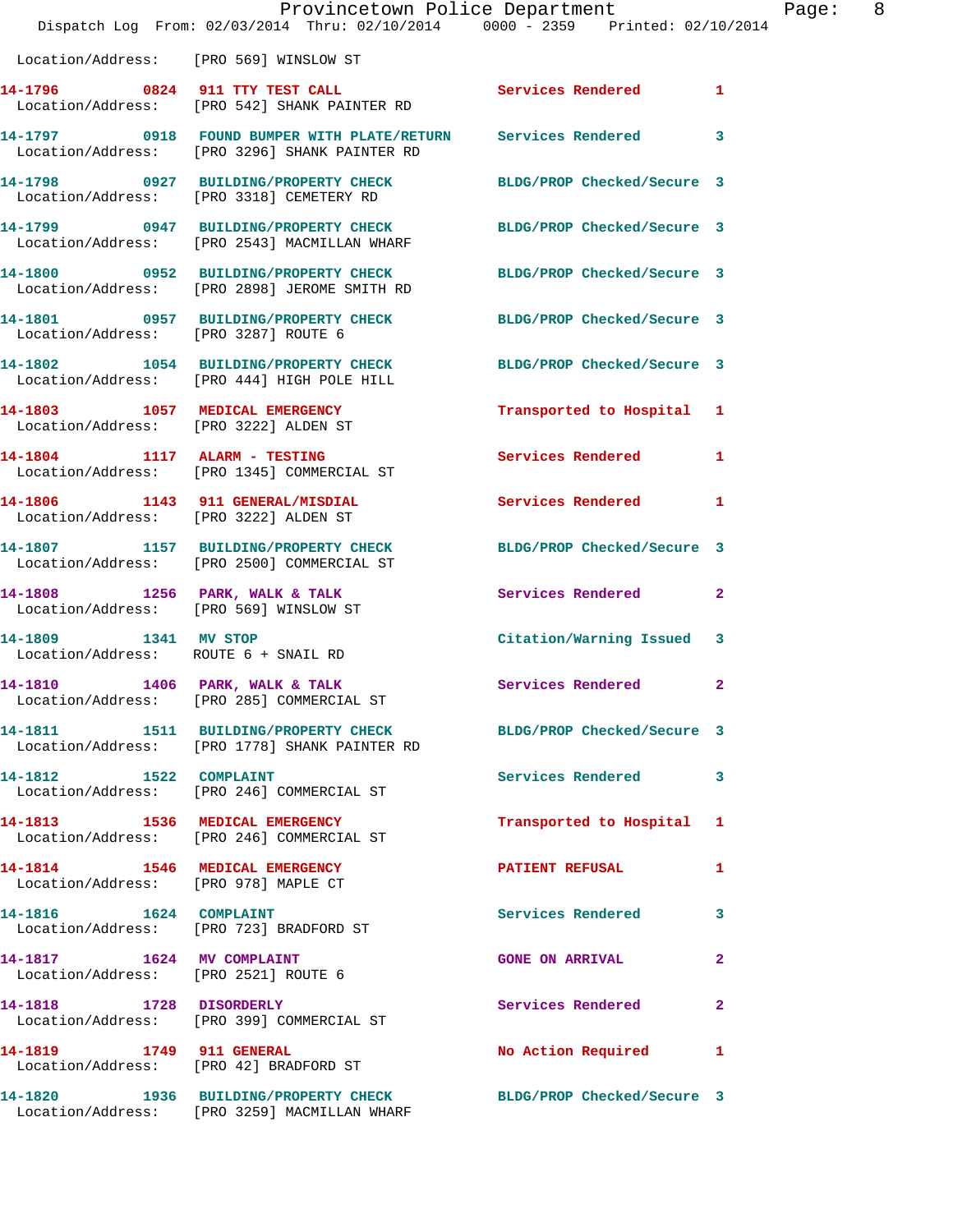|                                                    | Provincetown Police Department<br>Dispatch Log From: 02/03/2014 Thru: 02/10/2014 0000 - 2359 Printed: 02/10/2014  |                            |              | Page: 9 |  |
|----------------------------------------------------|-------------------------------------------------------------------------------------------------------------------|----------------------------|--------------|---------|--|
|                                                    | 14-1821 1958 BUILDING/PROPERTY CHECK BLDG/PROP Checked/Secure 3<br>  Location/Address: [PRO 530] SHANK PAINTER RD |                            |              |         |  |
|                                                    | 14-1822 1958 MV OBSERVANCE / ASSIGNMENT Services Rendered 3<br>Location/Address: BRADFORD ST + COTTAGE ST         |                            |              |         |  |
|                                                    | 14-1823 2102 BUILDING/PROPERTY CHECK BLDG/PROP Checked/Secure 3<br>Location/Address: [PRO 2206] COMMERCIAL ST     |                            |              |         |  |
|                                                    | 14-1824 2146 BUILDING/PROPERTY CHECK BLDG/PROP Checked/Secure 3<br>Location/Address: [PRO 519] RACE POINT RD      |                            |              |         |  |
|                                                    | 14-1825 2326 BUILDING/PROPERTY CHECK BLDG/PROP Checked/Secure 3<br>Location/Address: [PRO 530] SHANK PAINTER RD   |                            |              |         |  |
|                                                    | 14-1826 2355 BUILDING/PROPERTY CHECK BLDG/PROP Checked/Secure 3<br>Location/Address: [PRO 1778] SHANK PAINTER RD  |                            |              |         |  |
| For Date: $02/08/2014$ - Saturday                  |                                                                                                                   |                            |              |         |  |
|                                                    | 14-1827 0003 BUILDING/PROPERTY CHECK BLDG/PROP Checked/Secure 3<br>Location/Address: [PRO 2500] COMMERCIAL ST     |                            |              |         |  |
|                                                    | 14-1828 0005 BAR CHECK<br>Location/Address: [PRO 399] COMMERCIAL ST                                               | No Action Required 2       |              |         |  |
| 14-1829 0012 LOBBY TRAFFIC                         | Location/Address: [PRO 542] SHANK PAINTER RD                                                                      | Services Rendered 2        |              | 14      |  |
|                                                    | 14-1830 0037 MV OBSERVANCE / ASSIGNMENT Services Rendered<br>Location/Address: BRADFORD ST + STANDISH ST          |                            | $\mathbf{3}$ |         |  |
|                                                    | 14-1831 0105 MV OBSERVANCE / ASSIGNMENT No Action Required 3<br>Location/Address: BRADFORD ST + RYDER ST          |                            |              |         |  |
| 14-1832 0128 MV STOP<br>Location/Address: BANGS ST |                                                                                                                   | <b>VERBAL WARNING</b>      | $\mathbf{3}$ |         |  |
|                                                    | 14-1833 0140 BUILDING/PROPERTY CHECK BLDG/PROP Checked/Secure 3<br>Location/Address: [PRO 2206] COMMERCIAL ST     |                            |              |         |  |
|                                                    | 14-1834 0147 BUILDING/PROPERTY CHECK<br>Location/Address: [PRO 2494] BRADFORD ST                                  | Services Rendered 3        |              |         |  |
|                                                    | 14-1835 0220 BUILDING/PROPERTY CHECK<br>Location/Address: [PRO 1638] COMMERCIAL ST                                | BLDG/PROP Checked/Secure 3 |              |         |  |
|                                                    | 14-1836 0247 BUILDING/PROPERTY CHECK<br>Location/Address: [PRO 1778] SHANK PAINTER RD                             | BLDG/PROP Checked/Secure 3 |              |         |  |
| Location/Address: [PRO 3287] ROUTE 6               | 14-1837 0304 BUILDING/PROPERTY CHECK BLDG/PROP Checked/Secure 3                                                   |                            |              |         |  |
|                                                    | 14-1838 0457 BUILDING/PROPERTY CHECK<br>Location/Address: [PRO 75] CAPTAIN BERTIE RD                              | BLDG/PROP Checked/Secure 3 |              |         |  |
|                                                    | 14-1839 0459 BUILDING/PROPERTY CHECK<br>Location/Address: [PRO 545] SHANK PAINTER RD                              | BLDG/PROP Checked/Secure 3 |              |         |  |
|                                                    | 14-1840 0527 BUILDING/PROPERTY CHECK<br>Location/Address: [PRO 2898] JEROME SMITH RD                              | <b>Services Rendered</b>   | $\mathbf{3}$ |         |  |
|                                                    | 14-1841 0606 BUILDING/PROPERTY CHECK<br>Location/Address: [PRO 519] RACE POINT RD                                 | BLDG/PROP Checked/Secure 3 |              |         |  |
|                                                    | 14-1842 0612 BUILDING/PROPERTY CHECK<br>Location/Address: [PRO 3430] COMMERCIAL ST                                | BLDG/PROP Checked/Secure 3 |              |         |  |
| 14-1843 0620 MEDICAL EMERGENCY                     |                                                                                                                   | Transported to Hospital 1  |              |         |  |

Location/Address: [PRO 3222] ALDEN ST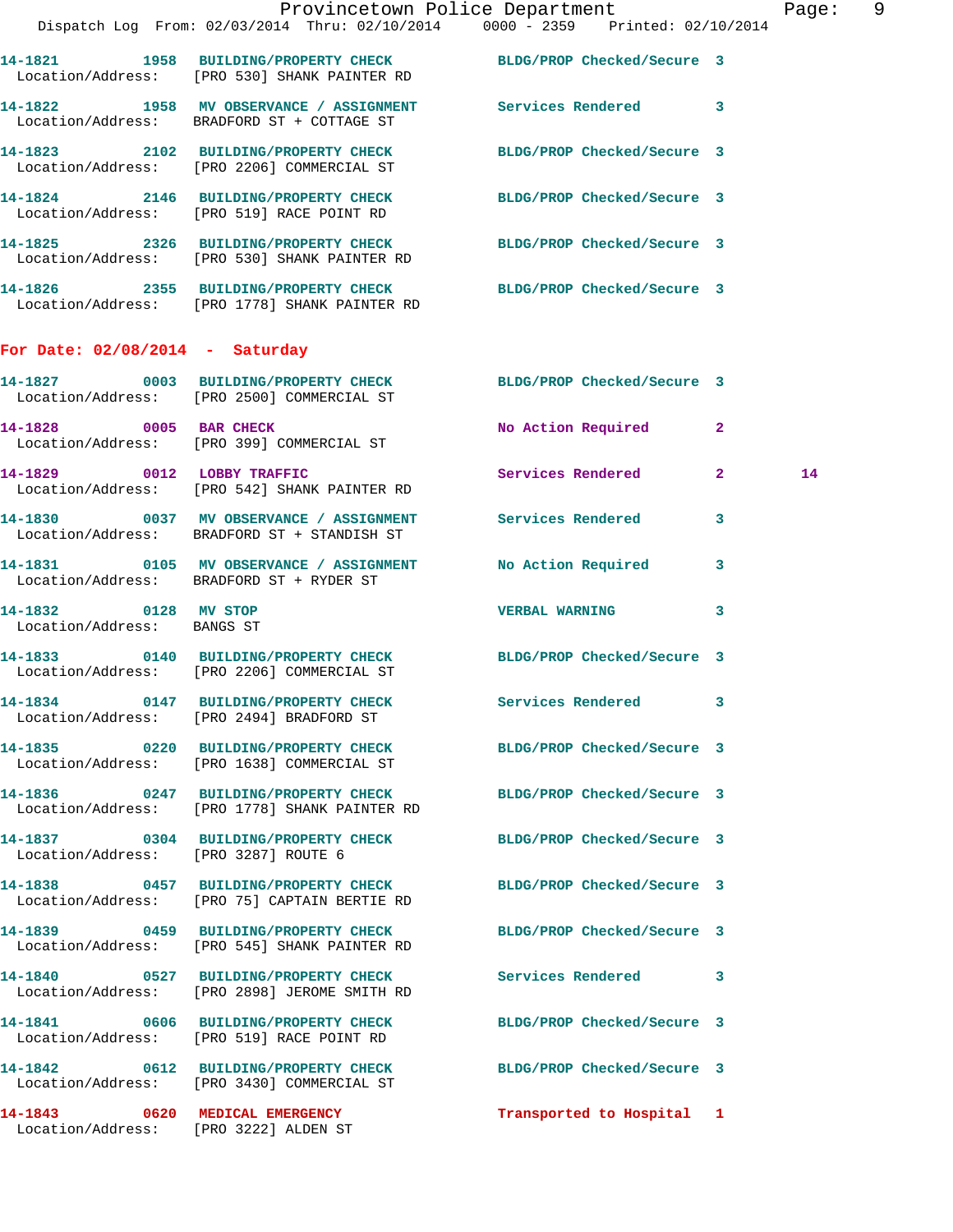|                                                                | 14-1844 0758 BUILDING/PROPERTY CHECK Services Rendered<br>Location/Address: [PRO 3420] JOHNSON ST       |                            | 3              |
|----------------------------------------------------------------|---------------------------------------------------------------------------------------------------------|----------------------------|----------------|
|                                                                | 14-1845 0826 MEDICAL EMERGENCY<br>Location/Address: [PRO 2144] CONWELL ST                               | <b>PATIENT REFUSAL</b>     | 1              |
|                                                                | 14-1846 6826 MV OBSERVANCE / ASSIGNMENT Services Rendered<br>Location/Address: [PRO 106] COMMERCIAL ST  |                            | 3<br>1         |
| 14-1847 0856 ALARM - GENERAL                                   | Location/Address: [PRO 440] HARRY KEMP WAY                                                              | False Alarm                | 1              |
| 14-1848 0933 STAFF AT SCHOOL                                   |                                                                                                         | <b>Services Rendered</b>   | 3              |
| 14-1849 0948 COMPLAINT<br>Location/Address: [PRO 453] KILEY CT |                                                                                                         | Services Rendered          | 3              |
| 14-1850 1152 COMPLAINT                                         | Location/Address: [PRO 413] CONWELL ST                                                                  | <b>Services Rendered</b>   | 3              |
|                                                                | 14-1851 1508 MV OBSERVANCE / ASSIGNMENT Services Rendered<br>Location/Address: SNAIL RD + COMMERCIAL ST |                            | 3              |
| 14-1852 1606 HAZARDS                                           | Location/Address: [PRO 105] COMMERCIAL ST                                                               | Services Rendered          | $\mathbf{2}$   |
|                                                                | 14-1853 1610 BUILDING/PROPERTY CHECK<br>Location/Address: [PRO 75] CAPTAIN BERTIE RD                    | BLDG/PROP Checked/Secure 3 |                |
|                                                                | 14-1855 1613 NEIGHBOR COMPLAINT<br>Location/Address: [PRO 1004] NELSON AVE                              | Services Rendered          | 3              |
| Location/Address: THISTLEMORE RD                               | 14-1854 1614 MEDICAL EMERGENCY                                                                          | <b>Services Rendered</b>   | 1              |
|                                                                | 14-1856 1619 ASSIST AGENCY / MUTUAL AID Services Rendered<br>Location: [TRU] PILGRIM LAKE               |                            | 3              |
|                                                                | 14-1857 1704 BUILDING/PROPERTY CHECK<br>Location/Address: [PRO 3259] MACMILLAN WHARF                    | BLDG/PROP Checked/Secure 3 |                |
| Location/Address: [PRO 2521] ROUTE 6                           | 14-1858 1808 MV OBSERVANCE / ASSIGNMENT Services Rendered                                               |                            | 3              |
| 14-1859 1817 MV STOP                                           | Location/Address: [PRO 542] SHANK PAINTER RD                                                            | <b>VERBAL WARNING</b>      | 3              |
|                                                                | 14-1860 1931 BUILDING/PROPERTY CHECK<br>Location/Address: [PRO 3430] COMMERCIAL ST                      | BLDG/PROP Checked/Secure 3 |                |
|                                                                | 14-1861 1942 BUILDING/PROPERTY CHECK<br>Location/Address: [PRO 2206] COMMERCIAL ST                      | BLDG/PROP Checked/Secure 3 |                |
| 14-1862 2035 BAR CHECK                                         | Location/Address: [PRO 399] COMMERCIAL ST                                                               | Services Rendered          | $\mathbf{2}$   |
|                                                                | 14-1863 2054 BUILDING/PROPERTY CHECK<br>Location/Address: [PRO 16] MAYFLOWER AVE                        | BLDG/PROP Checked/Secure 3 |                |
|                                                                | 14-1864 2054 SUSPICIOUS ACTIVITY<br>Location/Address: [PRO 516] RACE POINT RD                           | Services Rendered          | $\overline{a}$ |
|                                                                | 14-1865 2114 MV OBSERVANCE / ASSIGNMENT No Action Required<br>Location/Address: [PRO 3004] BRADFORD ST  |                            | 3              |
| 14-1866 2212 BAR CHECK                                         | Location/Address: [PRO 3443] COMMERCIAL ST                                                              | Services Rendered          | $\mathbf{2}$   |
| 14-1867 2228 FIRE CHIMNEY                                      |                                                                                                         | Extinguished               | 1.             |

Location/Address: [PRO 145] COMMERCIAL ST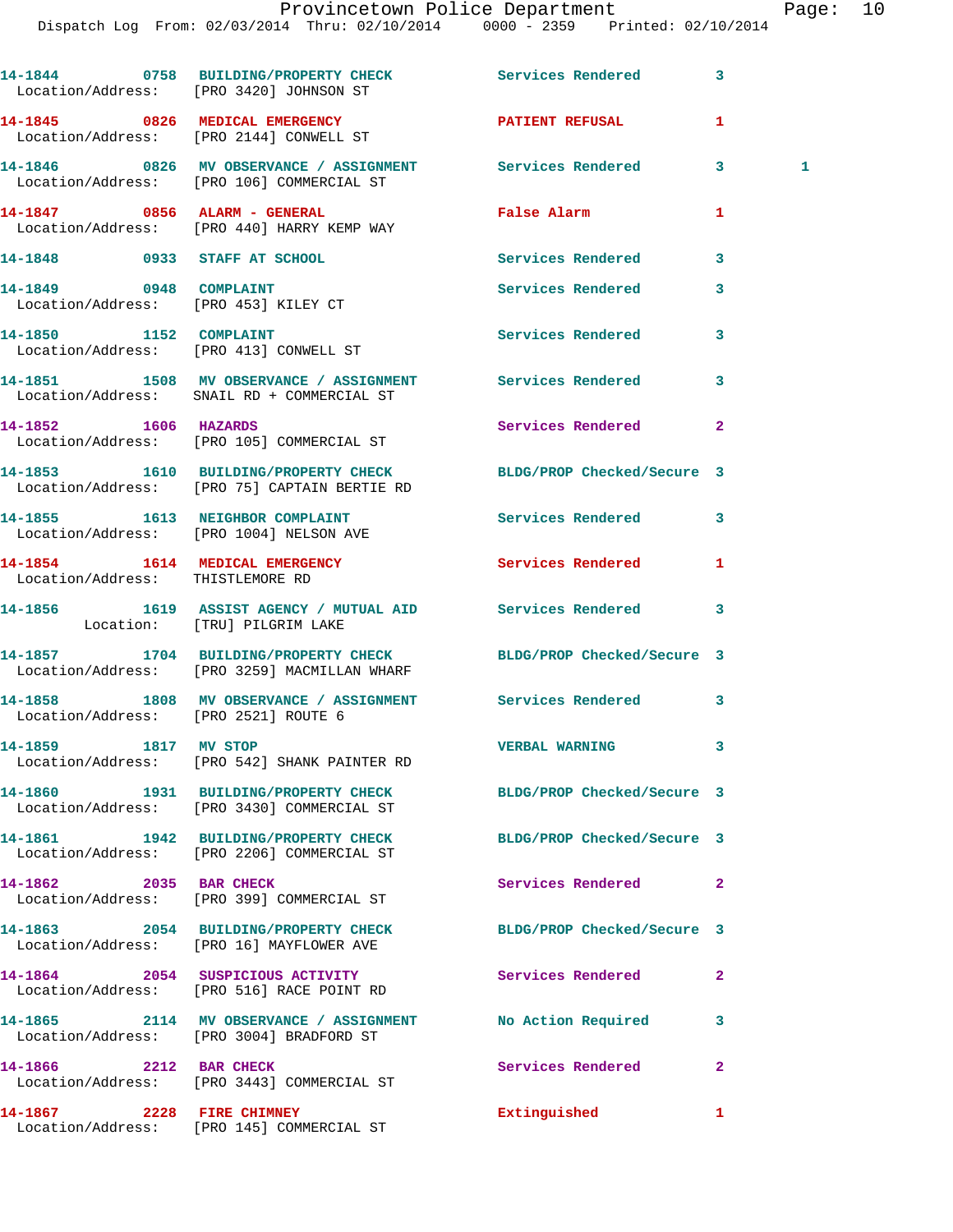**14-1868 2333 BUILDING/PROPERTY CHECK BLDG/PROP Checked/Secure 3**  Location/Address: [PRO 530] SHANK PAINTER RD **For Date: 02/09/2014 - Sunday 14-1869 0006 MV STOP Arrest(s) Made 3** 

 Location/Address: [PRO 2420] BRADFORD ST Refer To P/C: 14-14-AR **14-1871 0119 MV OBSERVANCE / ASSIGNMENT Services Rendered 3**  Location/Address: BRADFORD ST + RYDER ST **14-1872 0137 MV STOP VERBAL WARNING 3**  Location/Address: STANDISH ST + BRADFORD ST **14-1874 0204 BUILDING/PROPERTY CHECK BLDG/PROP Checked/Secure 3**  Location/Address: [PRO 519] RACE POINT RD **14-1875 0213 BUILDING/PROPERTY CHECK BLDG/PROP Checked/Secure 3**  Location/Address: [PRO 306] COMMERCIAL ST **14-1876 0223 BUILDING/PROPERTY CHECK BLDG/PROP Checked/Secure 3**  Location/Address: [PRO 182] COMMERCIAL ST **14-1877 0257 LOBBY TRAFFIC Services Rendered 2 15**  Location/Address: [PRO 542] SHANK PAINTER RD **14-1878 0408 BUILDING/PROPERTY CHECK BLDG/PROP Checked/Secure 3**  Location/Address: [PRO 1646] WINSLOW ST **14-1879 0419 BUILDING/PROPERTY CHECK BLDG/PROP Checked/Secure 3**  Location/Address: [PRO 3256] COMMERCIAL ST **14-1880 0435 MV OBSERVANCE / ASSIGNMENT Services Rendered 3**  Location/Address: BRADFORD ST + HIGH POLE HILL **14-1881 0606 BUILDING/PROPERTY CHECK BLDG/PROP Checked/Secure 3**  Location/Address: [PRO 3259] MACMILLAN WHARF **14-1882 0622 BUILDING/PROPERTY CHECK BLDG/PROP Checked/Secure 3**  Location/Address: [PRO 1778] SHANK PAINTER RD **14-1884 0821 MV DISABLED Services Rendered 2**  Location/Address: STANDISH ST + BRADFORD ST **14-1885 0823 ANIMAL CALL Services Rendered 2**  Location/Address: [PRO 453] KILEY CT **14-1883 0826 BUILDING/PROPERTY CHECK Services Rendered 3**  Location/Address: [PRO 3430] COMMERCIAL ST **14-1886 0834 MV DISABLED Services Rendered 2**  Location/Address: [PRO 2479] ROUTE 6 **14-1887 0838 ROAD TREATMENT Services Rendered 3**  Location/Address: [PRO 542] SHANK PAINTER RD **14-1888 0911 ASSIST FAIRHAVEN PD Services Rendered 3**  Location/Address: [PRO 350] COMMERCIAL ST **14-1889 0913 MV DISABLED Services Rendered 2**  Location/Address: [PRO 2513] ROUTE 6 **14-1891 1016 AT SCHOOL Services Rendered 3**  Location/Address: [PRO 569] WINSLOW ST **14-1892 1044 MV OBSERVANCE / ASSIGNMENT Services Rendered 3**  Location/Address: [PRO 106] COMMERCIAL ST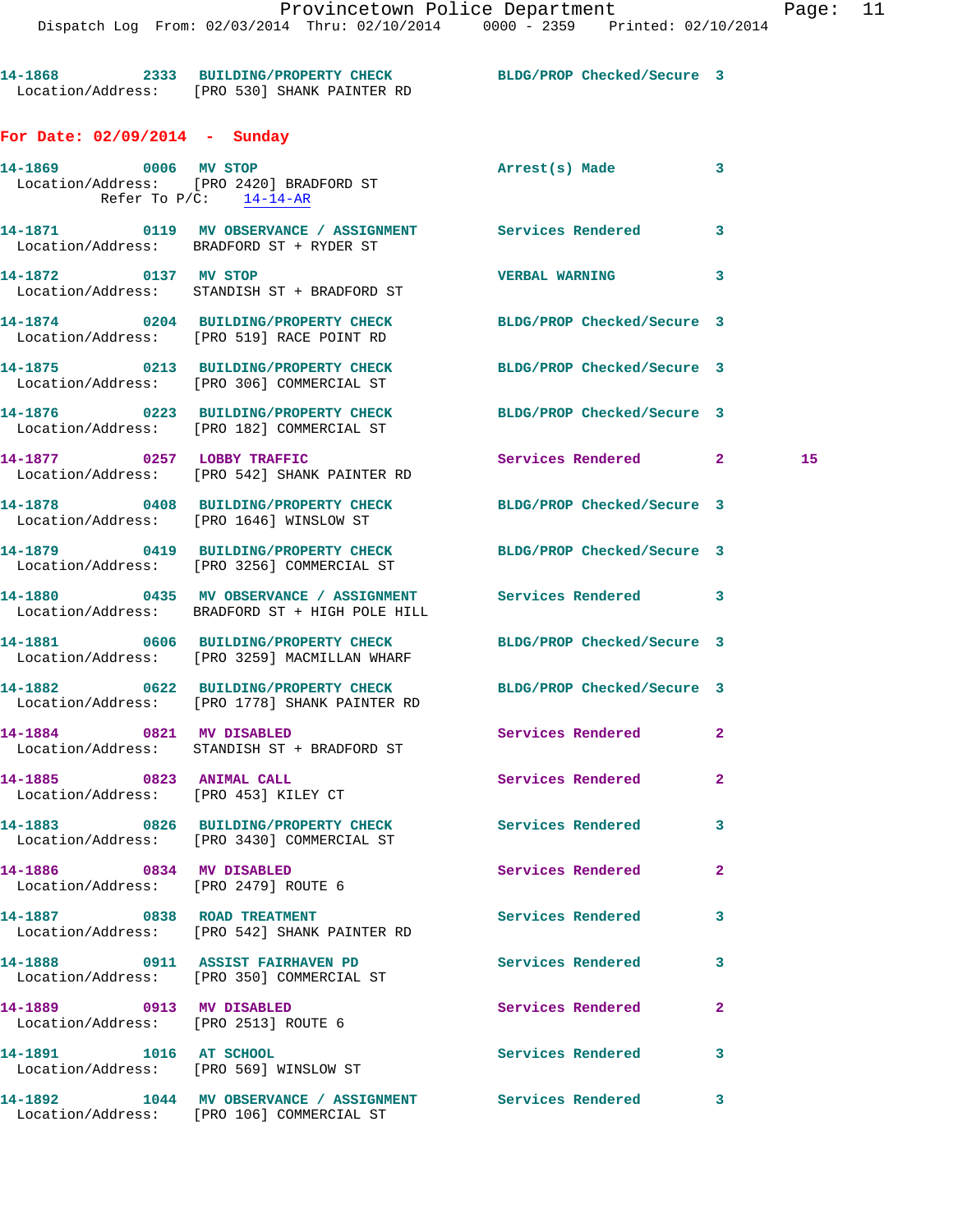|                                         | Provincetown Police Department                                                                                  |                            |                |
|-----------------------------------------|-----------------------------------------------------------------------------------------------------------------|----------------------------|----------------|
|                                         | Dispatch Log From: 02/03/2014 Thru: 02/10/2014 0000 - 2359 Printed: 02/10/2014                                  |                            |                |
|                                         | 14-1893 1203 BUILDING/PROPERTY CHECK Services Rendered<br>Location/Address: [PRO 2483] COMMERCIAL ST            |                            | 3              |
|                                         | 14-1894 1221 MV OBSERVANCE / ASSIGNMENT Services Rendered<br>Location/Address: [PRO 3430] COMMERCIAL ST         |                            | 3              |
|                                         | 14-1895 1250 MV OBSERVANCE / ASSIGNMENT Services Rendered<br>Location/Address: [PRO 3430] COMMERCIAL ST         |                            | 3              |
|                                         | 14-1896 1351 BUILDING/PROPERTY CHECK<br>Location/Address: [PRO 2206] COMMERCIAL ST                              | BLDG/PROP Checked/Secure 3 |                |
|                                         | 14-1897 1406 MEDICAL EMERGENCY<br>Location/Address: [PRO 1543] COMMERCIAL ST                                    | Transported to Hospital 1  |                |
|                                         | 14-1899 1550 BUILDING/PROPERTY CHECK BLDG/PROP Checked/Secure 3<br>Location/Address: [PRO 3259] MACMILLAN WHARF |                            |                |
| Location/Address: [PRO 2521] ROUTE 6    | 14-1900 1649 MV OBSERVANCE / ASSIGNMENT                                                                         | No Action Required         | 3              |
| 14-1901 1721 MV ACCIDENT                | Location/Address: [PRO 1963] COMMERCIAL ST                                                                      | <b>Services Rendered</b>   | 1              |
|                                         | 14-1902 1803 BUILDING/PROPERTY CHECK BLDG/PROP Checked/Secure 3<br>Location/Address: [PRO 433] RYDER ST EXT     |                            |                |
| 14-1903 1836 MV STOP                    | Location/Address: SHANK PAINTER RD + ROUTE 6                                                                    | No Action Required         | 3              |
|                                         | 14-1904 2046 BUILDING/PROPERTY CHECK<br>Location/Address: [PRO 306] COMMERCIAL ST                               | BLDG/PROP Checked/Secure 3 |                |
|                                         | 14-1905 2102 BUILDING/PROPERTY CHECK<br>Location/Address: [PRO 516] RACE POINT RD                               | BLDG/PROP Checked/Secure 3 |                |
|                                         | 14-1906 2121 MV DISABLED<br>Location/Address: [PRO 2499] RACE POINT RD                                          | <b>Services Rendered</b>   | $\overline{a}$ |
| 14-1907 2138 FOUND LIC                  | Location/Address: [PRO 43] BRADFORD ST                                                                          | <b>Services Rendered</b>   | 3              |
| Location/Address: [PRO 595] BRADFORD ST | 14-1908 2143 BUILDING/PROPERTY CHECK                                                                            | BLDG/PROP Checked/Secure 3 |                |
|                                         | 14-1909 2338 BUILDING/PROPERTY CHECK<br>Location/Address: [PRO 399] COMMERCIAL ST                               | BLDG/PROP Checked/Secure 3 |                |
|                                         | 14-1910 2354 BUILDING/PROPERTY CHECK<br>Location/Address: [PRO 3443] COMMERCIAL ST                              | BLDG/PROP Checked/Secure 3 |                |
|                                         | 14-1911 2356 BUILDING/PROPERTY CHECK<br>Location/Address: [PRO 526] RYDER ST EXT                                | BLDG/PROP Checked/Secure 3 |                |
| For Date: 02/10/2014 - Monday           |                                                                                                                 |                            |                |
| 14-1912                                 | 0026 BUILDING/PROPERTY CHECK<br>Location/Address: [PRO 2206] COMMERCIAL ST                                      | BLDG/PROP Checked/Secure 3 |                |
| 14-1913 0027 LOBBY TRAFFIC              | Location/Address: [PRO 542] SHANK PAINTER RD                                                                    | <b>Services Rendered</b>   | 2              |
| 14-1914                                 | 0034 BUILDING/PROPERTY CHECK<br>Location/Address: [PRO 3296] SHANK PAINTER RD                                   | BLDG/PROP Checked/Secure 3 |                |

Location/Address: BRADFORD ST + STANDISH ST

Location/Address: [PRO 519] RACE POINT RD

**14-1915 0048 MV OBSERVANCE / ASSIGNMENT Services Rendered 3** 

**14-1916 0057 ASSIST AGENCY / MUTUAL AID Taken/Referred to Other 3** 

Page: 12